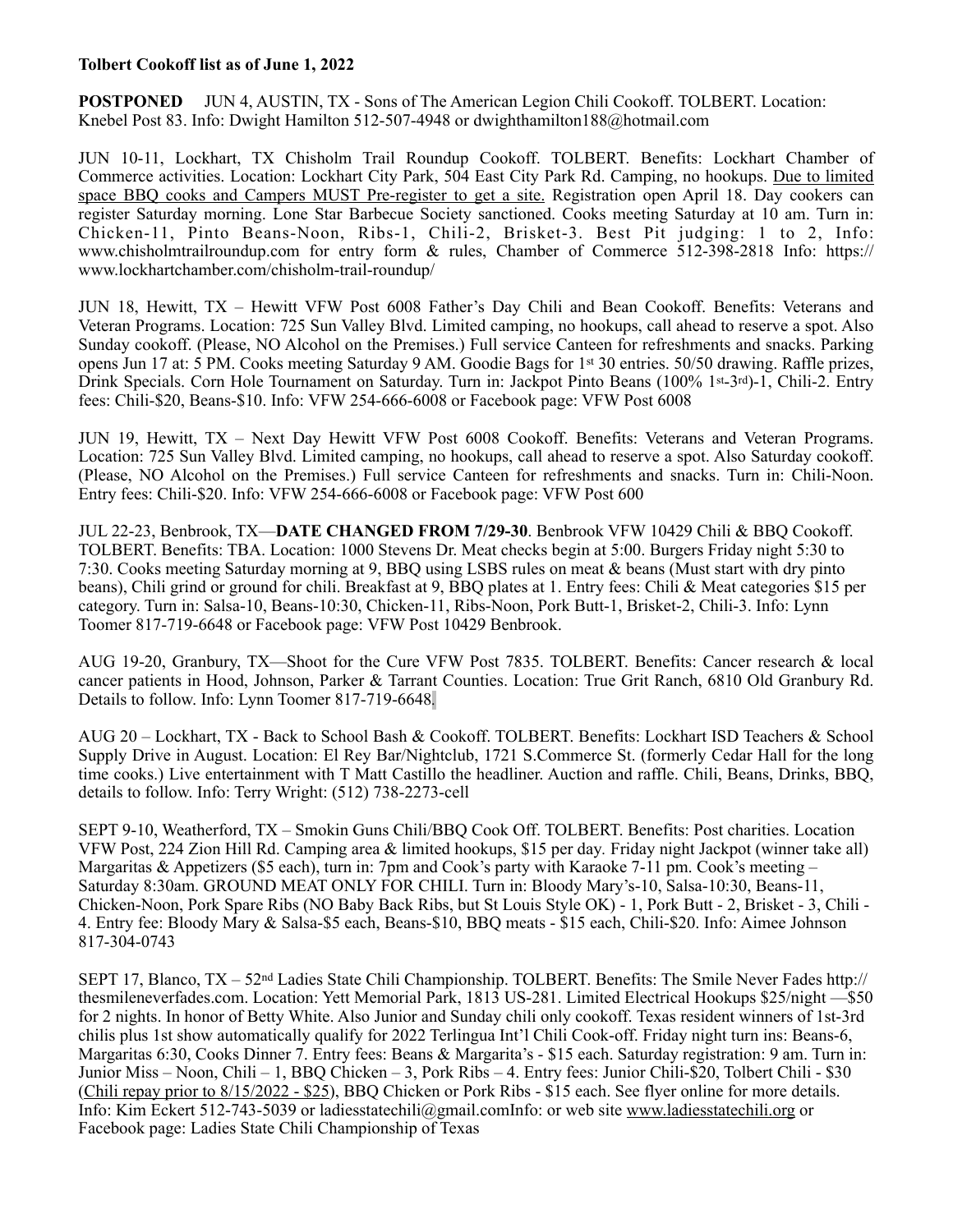SEPT 18, Blanco, TX – 13th Just A Cookoff (JACC). TOLBERT. Benefits: The Smile Never Fades Location: Yett Memorial Park, 1813 US-281. Also Saturday cookoff for more details. Chili only. Turn in: Noon, Entry fee: \$20. Info: Info: Kim Eckert 512-743-5039 or [ladiesstatechili@gmail.com](mailto:ladiesstatechili@gmail.com)

SEPT 24, Rockne, TX – Last Chance at Leon's. TOLBERT. Benefits: TBD. Location: Leon's Country Store, 4033 FM 535. TOLBERT. Details to follow. Info: Tom Stephens 512-554-5389 text or leave a message.

## **SEPT 30 Last day of the 2021-2022 Chili year.**

## **OCT 1 First Day of the 2022-2023 Chili Year.**

*Promoters are encouraged have their events officially added to the calendar for the new chili year as more new Tolbert events are being scheduled or changed from their regularly scheduled dates.*

OCT 7-8, Alvarado, TX– 6th Annual Freedom Isn't Free! Thank A Veteran Chili/BBQ Cook. TOLBERT. Location: Post 9299, 6732 E Highway 67. (817)783-8787. Info: Tracie Frink 214-460-7610 Prefer text messages

NOV 11-12, Alvarado, TX – BSA Troop 9299-BSA Chili/BBQ Cook Off. TOLBERT. Benefits: Boy Scout Troop 9299. Location: VFW Post 9299, 6732 E US 67. Camping, no hookups. Info: Call or Text Terry 214-537-1725

## **TERLINGUA WEEK**

**The Chili Championship for the 2021-2022 chili years' qualified cooks. The Wednesday thru Friday events are open to everyone, with the exception of the Very Last Chance Chili Cookoff that is only open to cooks who are NOT qualified to cook at this years' Chili Championship.** 

NOV 3, TERLINGUA, TX – 6th Annual Tolbert / Mild Bill's International Verde Cookoff. Benefits: ALS. Location: OTICC site, 23101 FM 170, Behind the Whites' Store, just East of Downtown Terlingua. Details when closer to event. Info: gary@mildbillsspices.com

NOV 3, TERLINGUA, TX - World's Championship Margarita Mix-Off. Location: OTICC site, 23101 FM 170, Behind the Whites' Store, just East of Downtown Terlingua. Details when closer to event. Info: gary@mildbillsspices.com

NOV 4, TERLINGUA, TX - Very Last Chance for 2022 Championship. TOLBERT. Location: OTICC site, 23101 FM 170, Behind the Whites' Store, just East of Downtown Terlingua. Cooks cannot be qualified for the 2022 OTICCC Championship. Details when closer to event. The top 10 winners qualified to compete in the Saturday Championship. Chairman: Patrick Ryan. Info: Debbie Eiland Turner 972-935-2402 or goatgapgazette@sbcglobal.net

NOV 4, TERLINGUA, TX – 34th Annual Bob Roberts Memorial BBQ Cookoff, 40th Annual Hal John Wimberly - Frank X Tolbert. Memorial World Championship B.E.An. & 30th Annual. Clay Henry Memorial World Championship P.E.A.-Off & 11th Annual Jimmy Doherty Memorial Salsa Contest. Location: OTICC site, 23101 FM 170, Behind the Whites' Store, just East of Downtown Terlingua. Details when closer to event. Info/ Registration & Rules: Jimmy Smith BBQ Event Director 254-698-1081 leave a message or jsmith290@hot.rr.com

NOV 5, TERLINGUA, TX – 55th Annual Original Terlingua International Frank X. Tolbert - Wick Fowler Memorial Championship. Chili Cookoff. Location: OTICC site, 23101 FM 170, Behind the Whites' Store, just East of Downtown Terlingua. Must be qualified to cook or show to compete. Details when closer to event. Chili & Showmanship Qualification Info: Mona Schlieper 361-524-0131 or monaschlieper@yahoo.com. Cookoff Info: Kathleen Tolbert Ryan 817-653-0988 or ktryan97@gmail.com or www.abowlofred.com

FEB 18, Martindale, TX - Dam Chili Cookoff. TOLBERT. Benefits: San Marcos Youth Services Bureau "YSB" Location: The old Cotton Gin, 204 Main St. This 16 year old cookoff is switching from non-sanctioned to Tolbert sanctioned. Details to follow. Info: Shaun Shaver, shaunshaver@gmail.com 512 720-0506 FEB 25, Luling, TX - 18th Annual American Legion Post 177 Chili & BBQ Cookoff. TOLBERT. Benefits: Legion charities. Location: American Legion Post 177, 215 E. Davis St. Detail to follow. Info: David Radke at the American Legion 830-875-9329 or Tom Stephens 512-554-5389 (text or leave a message please.)

MAR 11, Hewitt TX—Hewitt VFW Post 6008 Winter Chili & Bean Cookoff. Tolbert. Benefits: VFW charities. Location: 725 Sun Valley Blvd. Details to follow. Info: VFW 254-666-6008 or Facebook page: VFW Post 6008